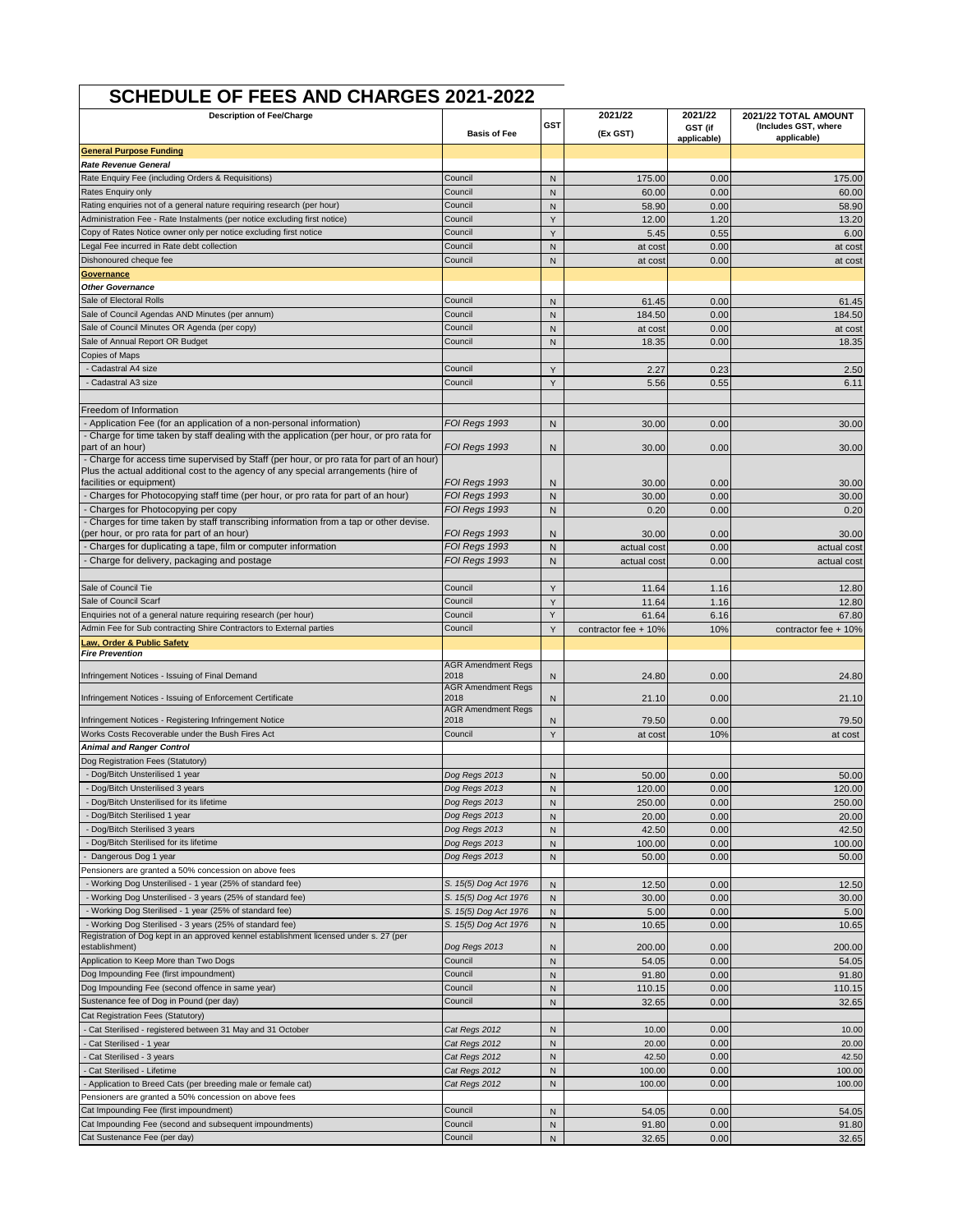|                                                                                                                                                                                | WA Contract Ranger                                   |              |                                     |           |                                                             |
|--------------------------------------------------------------------------------------------------------------------------------------------------------------------------------|------------------------------------------------------|--------------|-------------------------------------|-----------|-------------------------------------------------------------|
| Cat Trap Bond                                                                                                                                                                  | Services                                             | N            | 100.00                              | 0.00      | 100.00                                                      |
| Kennel Licence Fees                                                                                                                                                            | Council                                              | N            | 216.00                              | 0.00      | 216.00                                                      |
| Impounding Fees (other than dogs or cats)                                                                                                                                      | Council                                              | $\mathsf{N}$ | 43.85                               | 0.00      | 43.85                                                       |
| Sustenance Fees (other than dogs and cats)                                                                                                                                     | Council                                              | N            | 11.20                               | 0.00      | 11.20                                                       |
| Animal destruction fee                                                                                                                                                         | Council                                              | Y            | 110.10                              | 11.01     | 121.11                                                      |
| Ranger Services - after hours callout                                                                                                                                          | Council<br><b>WA Contract Ranger</b>                 | Y            | 163.00                              | 16.30     | 179.30                                                      |
| Microchipping                                                                                                                                                                  | <b>Services</b><br><b>WA Contract Ranger</b>         | N            | 57.30                               | 0.00      | 57.30                                                       |
| Microchipping - Pensioner concession                                                                                                                                           | Services                                             | N            | 52.20                               | 0.00      | 52.20                                                       |
| Impounding Fees for vehicle                                                                                                                                                    | Council                                              | Y            | 110.09                              | 11.01     | 121.10                                                      |
| Storage of vehicle (per day)                                                                                                                                                   | Council                                              | Y            | 21.28                               | 2.13      | 23.40                                                       |
| Towing fee for vehicle (at cost)                                                                                                                                               | Council                                              | Y            | at cost                             | 10%       | at cost                                                     |
| <b>Health</b>                                                                                                                                                                  |                                                      |              |                                     |           |                                                             |
| Preventative Services - Administration & Inspection                                                                                                                            |                                                      |              |                                     |           |                                                             |
| Hawkers Licenses (per annum)                                                                                                                                                   | Council                                              | Υ            | 108.73                              | 10.87     | 119.60                                                      |
| Itinerant Vendors License - 3 Inspections (per annum)                                                                                                                          | Council                                              | Y            |                                     |           |                                                             |
| Food Act 2008 (s110(3)) Registration (initial application)                                                                                                                     | Council                                              |              | 108.73                              | 10.87     | 119.60                                                      |
|                                                                                                                                                                                |                                                      | $\mathsf{N}$ | 102.00                              | 0.00      | 102.00                                                      |
| Food Premises - Annual Inspection Fee                                                                                                                                          | Council                                              | Y            | 46.37                               | 4.63      | 51.00                                                       |
| Notification of a Food Business                                                                                                                                                | Food Regs 2009                                       | $\mathsf{N}$ | 75.00                               | 0.00      | 75.00                                                       |
| Application for a Food Business                                                                                                                                                | Food Regs 2009                                       | ${\sf N}$    | 230.00                              | 0.00      | 230.00                                                      |
| Non-Residential Water Sampling                                                                                                                                                 | Council                                              | Y            | 54.27                               | 5.43      | 59.70                                                       |
| Liquor Licensing Application & Inspection                                                                                                                                      | Council                                              | Y            | 54.27                               | 5.43      | 59.70                                                       |
| Lodging Houses - Annual Inspection                                                                                                                                             | Council                                              | Y            | 54.27                               | 5.43      | 59.70                                                       |
| Public Building Certificate of Approval                                                                                                                                        | Health (Public Building)<br><b>Regs 1992</b>         |              | 871.00                              | 0.00      | 871.00                                                      |
| <b>Commercial Stallholders Permit</b>                                                                                                                                          | Council                                              | N            |                                     |           |                                                             |
| Commercial Stallholder Daily Charge                                                                                                                                            |                                                      | Y            | 108.73                              | 10.87     | 119.60                                                      |
|                                                                                                                                                                                | Council                                              | Υ            | 23.50                               | 2.35      | 25.85                                                       |
|                                                                                                                                                                                |                                                      |              |                                     |           |                                                             |
| <b>Community Amenities</b><br>Sanitation - Household Refuse                                                                                                                    |                                                      |              |                                     |           |                                                             |
|                                                                                                                                                                                |                                                      |              |                                     |           |                                                             |
| Rubbish Collection - 1 x 240 litre Bin                                                                                                                                         | Council                                              | N            | 92.00                               | 0.00      | 92.00                                                       |
| <b>Recycling Service</b>                                                                                                                                                       | Council                                              | ${\sf N}$    | 101.00                              | 0.00      | 101.00                                                      |
| Commercial Waste Tipping Fee (per cubic metre)                                                                                                                                 | Council                                              | Y            | 103.36                              | 10.34     | 113.70                                                      |
| Swipe Card Replacement Fee                                                                                                                                                     | Council                                              | Y            | 21.32                               | 2.13      | 23.45                                                       |
| Sewerage                                                                                                                                                                       |                                                      |              |                                     |           |                                                             |
| <b>Cleaning Septic Tanks</b>                                                                                                                                                   | Council                                              | Υ            | 518.50                              | 51.85     | 570.35                                                      |
|                                                                                                                                                                                |                                                      |              |                                     |           |                                                             |
| Cleaning Septic Tanks Mileage Outside of Shire (per kilometre ex Gnowangerup Depot)                                                                                            | Council                                              | Y            | 2.72                                | 0.27      | 3.00                                                        |
| Oil deposit at depot excluding cooking oil (per litre)                                                                                                                         | Council                                              | Y            | 0.18                                | 0.02      | 0.20                                                        |
| Cleaning of Grease Traps - once off                                                                                                                                            |                                                      |              |                                     |           |                                                             |
|                                                                                                                                                                                | Council                                              | Y            | 98.60                               | 9.80      | 108.40                                                      |
| Contractual Cleaning of Grease Traps - small                                                                                                                                   | Council                                              | Y            | 61.05                               | 6.10      | 67.15                                                       |
| Contractual Cleaning of Grease Traps - large                                                                                                                                   | Council                                              | Y            | 84.55                               | 8.40      | 92.95                                                       |
| Receiving of septic waste from outside the Shire at the Gnowangerup liquid waste facility (per                                                                                 |                                                      |              |                                     |           |                                                             |
| litre)                                                                                                                                                                         | Council                                              | Y            | 0.09                                | 0.01      | 0.10                                                        |
|                                                                                                                                                                                | Sewage and Disposal of                               |              |                                     |           |                                                             |
|                                                                                                                                                                                | <b>Effluent and Liquid</b>                           |              |                                     |           |                                                             |
|                                                                                                                                                                                | Waste)                                               |              |                                     |           |                                                             |
| Application for the Approval of an Apparatus with a Local Government Report                                                                                                    | Regs 1974                                            | Ν            | 66.90                               | 0.00      | 66.90                                                       |
|                                                                                                                                                                                | Health (Treatment of                                 |              |                                     |           |                                                             |
|                                                                                                                                                                                | Sewage and Disposal of<br><b>Effluent and Liquid</b> |              |                                     |           |                                                             |
| oplication for the Approval of an Apparatus (for the treatment of sewage and disposal of                                                                                       | Waste)                                               |              |                                     |           |                                                             |
| effluent and liquid waste)                                                                                                                                                     | <b>Regs 1974</b>                                     | N            | 119.65                              | 0.00      | 119.65                                                      |
|                                                                                                                                                                                | Health (Treatment of                                 |              |                                     |           |                                                             |
|                                                                                                                                                                                | Sewage and Disposal of<br><b>Effluent and Liquid</b> |              |                                     |           |                                                             |
|                                                                                                                                                                                | Waste)                                               |              |                                     |           |                                                             |
| Permit to Use Apparatus (for the treatment of sewage and disposal of effluent and liquid waste)                                                                                | <b>Regs 1974</b>                                     | N            | 119.65                              | 0.00      | 119.65                                                      |
| Site inspections                                                                                                                                                               | As Above                                             | ${\sf N}$    | 119.65                              | 0.00      | 119.65                                                      |
|                                                                                                                                                                                |                                                      |              |                                     |           |                                                             |
| <b>Local Government Planning Charges</b>                                                                                                                                       |                                                      |              |                                     |           |                                                             |
| Maximum fees for certain planning services                                                                                                                                     |                                                      |              |                                     |           |                                                             |
| (5a) Determining an application to amend or cancel development approval                                                                                                        | Planning & Dev Regs<br>2009 Schedule 2               | N            | $\frac{1}{2}$<br>295.00             | $0.00$ \$ | 295.00                                                      |
| Part 1 - Maximum fixed fees                                                                                                                                                    |                                                      |              |                                     |           |                                                             |
| (1) Determining a development application (other than for an extractive industry) where the<br>development has not commenced or been carried out and the estimated cost of the |                                                      |              |                                     |           |                                                             |
| development is -                                                                                                                                                               | Planning & Dev Regs                                  |              |                                     |           |                                                             |
| a) Not more than \$50000                                                                                                                                                       | 2009                                                 | N            | 147.00                              | 0.00      | 147.00                                                      |
|                                                                                                                                                                                | <b>Planning &amp; Dev Regs</b>                       |              | 0.32% of estimated cost             |           | 0.32% of estimated cost of                                  |
| b) more than \$50,000 but not more than \$500,000                                                                                                                              | 2009                                                 | N            | of development                      | 0.00      | development                                                 |
|                                                                                                                                                                                |                                                      |              | $$1,700 + 0.257\%$ for              |           |                                                             |
| c) more than \$500,000 but not more than \$2.5million                                                                                                                          | Planning & Dev Regs<br>2009                          | N            | every \$1 in excess of<br>\$500,000 | 0.00      | \$1,700 + 0.257% for every \$1                              |
|                                                                                                                                                                                |                                                      |              | $$7,161 + 0.206\%$ for              |           |                                                             |
|                                                                                                                                                                                | Planning & Dev Regs                                  |              | every \$1 in excess of              |           | in excess of \$500,000<br>\$7,161 + 0.206% for every \$1 in |
| d) more than \$2.5million but not more than \$5million                                                                                                                         | 2009                                                 | N            | \$2.5m                              | 0.00      | excess of \$2.5m                                            |
|                                                                                                                                                                                | Planning & Dev Regs                                  |              | $$12,633 + 0.123\%$ for             |           | \$12,633 + 0.123% for every \$1 in                          |
| e) more than \$5million but not more than \$21.5million                                                                                                                        | 2009                                                 | N            | every \$1 in excess of \$5m         | 0.00      | excess of \$5m                                              |
| f) more than \$21.5million                                                                                                                                                     | Planning & Dev Regs<br>2009                          | N            | 34196.00                            | 0.00      | 34196.00                                                    |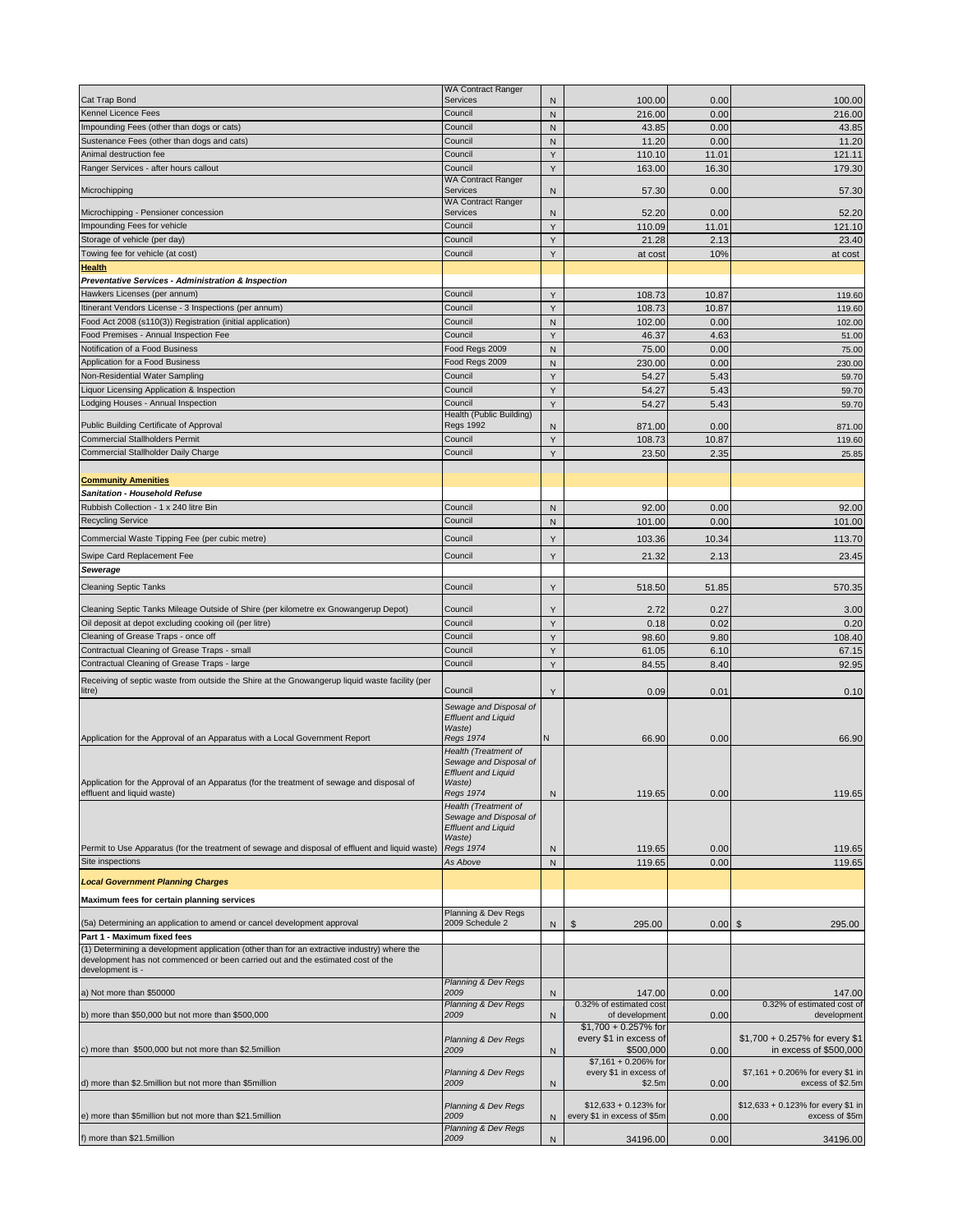|                                                                                                                                                                    |                                        |                | The fee in item (1) plus.<br>by way of penalty, twice |              | The fee in item (1) plus, by                                        |
|--------------------------------------------------------------------------------------------------------------------------------------------------------------------|----------------------------------------|----------------|-------------------------------------------------------|--------------|---------------------------------------------------------------------|
| (2) Determining a development application (other than an extractive industry) where the<br>development has commenced or been carried out                           | Planning & Dev Regs<br>2009            | N              | that fee                                              |              | 0.00 way of penalty, twice that fee                                 |
|                                                                                                                                                                    | <b>Planning &amp; Dev Regs</b>         |                |                                                       |              |                                                                     |
| Determine an application to amend or cancel development approval<br>(3) Determining a development application for an extractive industry where the development has | 2009<br>Planning & Dev Regs            | N              | 295.00                                                | 0.00         | 295.00                                                              |
| not commenced or been carried out                                                                                                                                  | 2009                                   | $\mathsf{N}$   | 739.00                                                | 0.00         | 739.00                                                              |
|                                                                                                                                                                    |                                        |                | The fee in item (3) plus,                             |              |                                                                     |
| (4) Determining a development application for an extractive industry where the development has Planning & Dev Regs<br>commenced or been carried out                | 2009                                   | N              | by way of penalty, twice<br>that fee                  |              | The fee in item (3) plus, by<br>0.00 way of penalty, twice that fee |
|                                                                                                                                                                    | Planning & Dev Regs                    |                |                                                       |              |                                                                     |
| (5) Providing a subdivision clearance for: (a) not more than 5 lots                                                                                                | 2009                                   | N              | \$73.00 per lot                                       | 0.00         | \$73.00 per lot                                                     |
|                                                                                                                                                                    |                                        |                | \$73.00 per lot for the<br>first 5 lots and then      |              | \$73.00 per lot for the first 5 lots                                |
| (b) more than 5 lots but not more than 195 lots                                                                                                                    | Planning & Dev Regs<br>2009            | N              | \$35.00 per lot                                       |              | 0.00 and then \$35.00 per lot                                       |
|                                                                                                                                                                    | Planning & Dev Regs                    |                |                                                       |              |                                                                     |
| (c) more than 195 lots<br>(6) Determining an initial application for approval of a home occupation where the home                                                  | 2009<br>Planning & Dev Regs            | N              | 7393.00                                               | 0.00         | 7393.00                                                             |
| occupation has not commenced                                                                                                                                       | 2009                                   | N              | 222.00                                                | 0.00         | 222.00                                                              |
|                                                                                                                                                                    |                                        |                | The fee in item (6) plus,                             |              |                                                                     |
| (7) Determining an initial application for approval of a home occupation where the home<br>occupation has commenced                                                | Planning & Dev Regs<br>2009            |                | by way of penalty, twice<br>that fee                  |              | The fee in item (6) plus, by<br>0.00 way of penalty, twice that fee |
| (8) Determining an application for the renewal of an approval of a home occupation where the                                                                       | Planning & Dev Regs                    | N              |                                                       |              |                                                                     |
| application is made before the approval expires                                                                                                                    | 2009                                   | $\mathsf{N}$   | 73.00                                                 | 0.00         | 73.00                                                               |
|                                                                                                                                                                    |                                        |                | The fee in item (8) plus,                             |              |                                                                     |
| (9) Determining an application for the renewal of an approval of home occupation where the<br>application is made after the approval has expired                   | Planning & Dev Regs<br>2009            |                | by way of penalty, twice<br>N that fee                |              | The fee in item (8) plus, by<br>0.00 way of penalty, twice that fee |
|                                                                                                                                                                    |                                        |                |                                                       |              |                                                                     |
| (10) Determining an application for a change of use or for an alteration or extension or change                                                                    |                                        |                |                                                       |              |                                                                     |
| of a non-conforming use to which item (1) does not apply, where the change or the alteration,<br>extension or change has not commenced or been carried out         | Planning & Dev Regs<br>2009            | N              | 295.00                                                | 0.00         | 295.00                                                              |
| (11) Determining an application for change of use or for alteration or extension or change of a                                                                    |                                        |                | The fee in item (10)                                  |              |                                                                     |
| non-conforming use to which item (2) does not apply, where the change or the alteration,                                                                           | Planning & Dev Regs                    |                | plus, by way of penalty,                              |              | The fee in item (10) plus, by                                       |
| extension or change has commenced or been carried out                                                                                                              | 2009                                   | N              | twice that fee                                        |              | 0.00 way of penalty, twice that fee                                 |
| (12) Providing a zoning certificate                                                                                                                                | <b>Planning &amp; Dev Regs</b><br>2009 | N              | 73.00                                                 | 0.00         | 73.00                                                               |
|                                                                                                                                                                    | Planning & Dev Regs                    |                |                                                       |              |                                                                     |
| (13) Replying to a property settlement questionnaire                                                                                                               | 2009                                   | N              | 73.00                                                 | 0.00         | 73.00                                                               |
| (14) Planning written planning advice                                                                                                                              | <b>Planning &amp; Dev Regs</b><br>2009 | N              | 73.00                                                 | 0.00         | 73.00                                                               |
| Part 2 - Scheme Amendments & Structure Plans                                                                                                                       |                                        |                |                                                       |              |                                                                     |
|                                                                                                                                                                    | Planning & Dev Regs                    |                |                                                       |              |                                                                     |
| Shire Planner (per hour)                                                                                                                                           | 2009                                   | N              | 88.00                                                 | 0.00         | 88.00                                                               |
| Other professional staff e.g. Environmental Health Officer (per hour)                                                                                              | Planning & Dev Regs<br>2009            | N              | 36.85                                                 | 0.00         | 36.85                                                               |
|                                                                                                                                                                    | Planning & Dev Regs                    |                |                                                       |              |                                                                     |
| Secretary/Administrative Clerk (per hour)                                                                                                                          | 2009                                   | N              | 30.20                                                 | 0.00         | 30.20                                                               |
|                                                                                                                                                                    |                                        |                |                                                       |              |                                                                     |
| <b>Other Town Planning Fees and Charges</b>                                                                                                                        |                                        |                |                                                       |              |                                                                     |
| Copy of Scheme                                                                                                                                                     | Council                                | Y              | 27.19                                                 | 2.70         | 29.89                                                               |
| <b>Directional Signs</b><br>Assessment of Caravan Rigid Annexes                                                                                                    | Council<br>Council                     | Y<br>${\sf N}$ | at cost<br>109.15                                     | 10%<br>0.00  | at cost plus GST<br>109.15                                          |
| <b>Rural Number Application</b>                                                                                                                                    | Council                                | Y              | 53.50                                                 | 5.35         | 58.85                                                               |
| Gate Permit Application                                                                                                                                            | Council                                | Υ              | 58.40                                                 | 5.80         | 64.20                                                               |
| <b>Gate Permit Renewal</b>                                                                                                                                         | Council                                | Y              | 58.40                                                 | 5.80         | 64.20                                                               |
| <b>Other Community Amenities</b>                                                                                                                                   |                                        |                |                                                       |              |                                                                     |
| Cemeteries                                                                                                                                                         |                                        |                |                                                       |              |                                                                     |
| Burials - 2.1 depth                                                                                                                                                |                                        |                |                                                       |              |                                                                     |
| - Interment (no prior reservation)                                                                                                                                 | Council                                | Y              | 1014.45                                               | 101.45       | 1115.90                                                             |
| - Interment (with prior reservation)                                                                                                                               | Council                                | Y              | 965.05                                                | 96.50        | 1061.55                                                             |
| - Interment (child)                                                                                                                                                | Council                                | Υ              | 666.95                                                | 66.70        | 733.65                                                              |
| <b>Extra Charges</b><br>- Interment on a Saturday, Sunday or Public Holiday                                                                                        | Council                                | Y              | 413.32                                                | 41.33        | 454.65                                                              |
| - Exhumation of Grave to be completed by Metro Cemetery Board                                                                                                      | Council                                | Υ              | at cost                                               | 10%          | at cost plus GST                                                    |
| - Re-opening of Grave for second interment                                                                                                                         | Council                                | Υ              | 840.73                                                | 84.07        | 924.80                                                              |
| - Grant of Right of Burial                                                                                                                                         | Council                                | Υ              | 49.30                                                 | 0.00         | 49.30                                                               |
| - Use of excavator (if required to dig grave)                                                                                                                      | Council                                | Y              | at cost                                               | 10%          | at cost plus GST                                                    |
| nterment of Ashes                                                                                                                                                  |                                        |                |                                                       |              |                                                                     |
| Interment of Ashes into Niche Wall single (plus cost of plaque)                                                                                                    | Council                                | Y              | 156.41                                                | 15.64        | 172.05                                                              |
| - Interment of Ashes into Niche Wall double (plus cost of plaque)                                                                                                  | Council                                | Y              | 207.46                                                | 20.74        | 228.20                                                              |
| Grant of Right for interment in Niche Wall                                                                                                                         | Council                                | Y              | 50.60                                                 | 0.00         | 50.60                                                               |
| Interment of Ashes into gravesite                                                                                                                                  | Council                                | Υ              | 134.14                                                | 13.41        | 147.55                                                              |
| - Registration of Ashes interred into existing grave<br>- Transfer of Ashes (plus cost of plaque if required)                                                      | Council<br>Council                     | Υ<br>Υ         | 28.27<br>95.36                                        | 2.83<br>9.54 | 31.10<br>104.90                                                     |
| - Removal of Ashes from Cemetery to authorised family member                                                                                                       | Council                                | Y              | 88.77                                                 | 8.88         | 97.65                                                               |
| Miscellaneous Fees                                                                                                                                                 |                                        |                |                                                       |              |                                                                     |
| - Funeral Directors Annual Licence Fee                                                                                                                             | Council                                | Υ              | 217.00                                                | 21.70        | 238.70                                                              |
| - Single Funeral Permit                                                                                                                                            | Council                                | Y              | 72.55                                                 | 7.25         | 79.80                                                               |
| - Monumental Masons Annual Licence Fee                                                                                                                             | Council                                | Υ              | 95.32                                                 | 9.53         | 104.85                                                              |
| - Single Monument Permit                                                                                                                                           | Council                                | Y              | 56.05                                                 | 5.60         | 61.65                                                               |
| - Copy of Grant of Right of Burial                                                                                                                                 | Council                                | Y              | 23.95                                                 | 0.00         | 23.95                                                               |
| - Renewal of Grant of Right of Burial (original valid for 25yrs)                                                                                                   | Council                                | Y              | 49.30                                                 | 0.00         | 49.30                                                               |
| <b>Recreation &amp; Culture</b>                                                                                                                                    |                                        |                |                                                       |              |                                                                     |
| <b>Public Halls &amp; Civic Centre</b>                                                                                                                             |                                        |                |                                                       |              |                                                                     |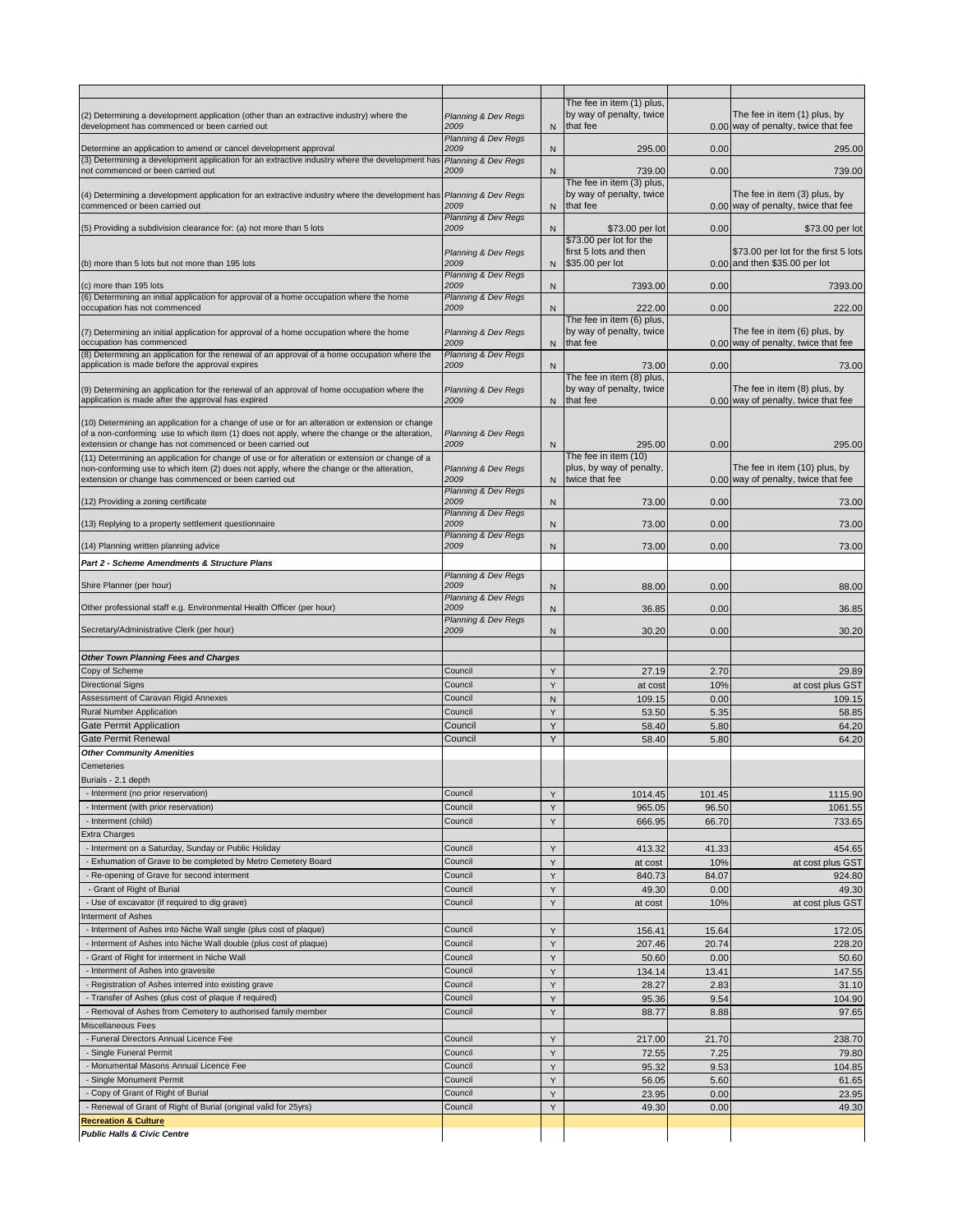| Hire of Public Hall FULL DAY                                                                           | Council                                        | Y            | 189.68         | 18.97 | 208.65            |
|--------------------------------------------------------------------------------------------------------|------------------------------------------------|--------------|----------------|-------|-------------------|
| Hire of Public Hall HALF DAY                                                                           | Council                                        | Y            | 81.45          | 8.15  | 89.60             |
| Hire of Public Hall Hourly Rate                                                                        | Council                                        | Y            | 16.36          | 1.64  | 18.00             |
| Refundable Memorial Hall Hire Bond for Function with Alcohol                                           | Council                                        | N            | 265.20         | 0.00  | 265.20            |
| Refundable Memorial Hall Hire Bond for Function without Alcohol                                        | Council                                        | ${\sf N}$    | 57.10          | 0.00  | 57.10             |
| Bond for Equipment Hire (Chairs and Trestle tables)                                                    | Council                                        | N            | 209.10         | 0.00  | 209.10            |
| Hire fee for Chairs (Per Day Per Chair)                                                                | Council                                        | Y            | 0.68           | 0.07  | 0.75              |
| Hire fee for Trestle Tables (Per table per day)                                                        | Council                                        | Y            | 4.60           | 0.45  | 5.05              |
|                                                                                                        |                                                |              |                |       |                   |
| Bond for Hire of Lectern                                                                               | Council                                        | N            | 51.00          | 0.00  | 51.00             |
| Hire of Lectern (per day)                                                                              | Council                                        | Y            | 27.83          | 2.77  | 30.60             |
| <b>Swimming Areas</b>                                                                                  |                                                |              |                |       |                   |
| Family Season Ticket (2 Adults + 3 Children)                                                           | Council                                        | Y            | 190.09         | 19.01 | 209.10            |
| <b>Adult Season Ticket</b>                                                                             | Council                                        | Υ            | 100.14         | 10.01 | 110.15            |
| Child Season Ticket (Under 18 Yrs)                                                                     | Council                                        | Y            | 71.41          | 7.14  | 78.55             |
| <b>Adult Single Entry</b>                                                                              | Council                                        | Y            | 4.32           | 0.43  | 4.75              |
| Child Single Entry (Under 18 Yrs)                                                                      | Council                                        | Y            | 2.82           | 0.28  | 3.10              |
| Senior Season Pass - Pensioner Concession                                                              | Council                                        | Y            | 80.21          | 8.02  | 88.23             |
| Senior Single Entry - Pensioner Concession                                                             | Council                                        | Y            | 3.45           | 0.35  | 3.80              |
| Adult Supervisor/Spectator Entry                                                                       | Council                                        | Y            | 0.00           | 0.00  | 0.00              |
| Early Morning Swimming Swipe Card                                                                      | Council                                        | N            | 10.20          | 0.00  | 10.20             |
| School Group including entry fee for accompanying teachers/parents                                     | Council                                        | Y            | 2.41           | 0.24  | 2.65              |
| Gnowangerup Community Swimming Pool Facilitated Activity Costs                                         | Council                                        | Y            | at cost        | 10%   | at cost plus GST  |
|                                                                                                        |                                                |              |                |       |                   |
| Libraries<br>Bond for Library Item hire                                                                |                                                |              |                |       |                   |
|                                                                                                        | Council                                        | N            | 30.00          | 0.00  | 30.00             |
| Administration fee for lost/damaged books                                                              | Council                                        | Y            | 7.05           | 0.70  | 7.75              |
| Administration fee for overdue book (6 weeks)                                                          | Council                                        | Y            | 7.05           | 0.70  | 7.75              |
| Replacement of lost book as per LISWA depreciated value basis                                          | Council                                        | Y            | at cost        | 10%   | at cost plus GST  |
| <b>Transport</b>                                                                                       |                                                |              |                |       |                   |
| <b>Traffic Control</b>                                                                                 |                                                |              |                |       |                   |
| Special Series Shire Number Plates Dept. of Transport Fee                                              | Dept Transport                                 | N            | at cost        | 0.00  | as per D.O.T. Fee |
| Special Series Shire Number Plates Gnowangerup Shire Fee                                               | Council                                        | Y            | 56.05          | 5.60  | 61.65             |
|                                                                                                        |                                                |              |                |       |                   |
| <b>Economic Services</b>                                                                               |                                                |              |                |       |                   |
| <b>Tourism &amp; Area Promotion</b>                                                                    |                                                |              |                |       |                   |
| Caravan Parks & Camping Grounds                                                                        |                                                |              |                |       |                   |
|                                                                                                        | Caravan Parks &                                |              |                |       |                   |
| - Application/renewal of license (minimum): Based on long stay sites \$6 per site, short stay          | <b>Camping Grounds Regs</b>                    |              |                |       |                   |
| sites and sites in transit parks \$6 per site, camp sites \$3 per site, overflow sites \$1.50 per site | 1997                                           | N            | 200.00         | 0.00  | 200.00            |
|                                                                                                        | Caravan Parks &<br><b>Camping Grounds Regs</b> |              |                |       |                   |
| - Late renewal penalty                                                                                 | 1997                                           | Υ            | 20.00          | 2.00  | 22.00             |
|                                                                                                        | Caravan Parks &                                |              |                |       |                   |
| - Temporary License (minimum): Based on long stay sites \$6 per site, short stay sites and             | <b>Camping Grounds Regs</b>                    |              |                |       |                   |
| sites in transit parks \$6 per site, camp sites \$3 per site, overflow sites \$1.50 per site           | 1997                                           | N            | 100.00         | 0.00  | 100.00            |
|                                                                                                        | Caravan Parks &                                |              |                |       |                   |
|                                                                                                        | <b>Camping Grounds Regs</b>                    |              |                |       |                   |
| - License Transfer                                                                                     | 1997                                           | N            | 100.00         | 0.00  | 100.00            |
| <b>Building Control</b>                                                                                |                                                |              |                |       |                   |
| Building Permits (certified) - Class 1 & 10 (minimum fee or 0.19% of value of work)                    | <b>Building Regs 2012</b>                      | ${\sf N}$    | 110.00         | 0.00  | 110.00            |
| Building Permits (certified) - Other Classes (minimum fee or 0.09% of value of work)                   | <b>Building Regs 2012</b>                      | $\mathsf{N}$ | 110.00         | 0.00  | 110.00            |
| Building Permits (uncertified) - Class 1& 10 (minimum fee or 0.657% of value of work)                  | <b>Building Regs 2012</b>                      | N            | 110.00         | 0.00  | 110.00            |
| Building Permits (unauthorised) - All Classes (minimum fee or 0.854% of value of work)                 | <b>Building Regs 2012</b>                      | ${\sf N}$    | 110.00         | 0.00  | 110.00            |
|                                                                                                        |                                                |              |                |       |                   |
|                                                                                                        | <b>Building &amp; Construction</b>             |              |                |       |                   |
|                                                                                                        | <b>Industry Training Levy</b>                  |              |                |       |                   |
| BCITF Levy (statutory) for > \$20,000 value of works                                                   | Act 1990                                       | N            | 0.20% of value | 0.00  | 0.20% of value    |
| BRB Levy (statutory) per licence 0.137% (Min. \$61.65)                                                 | <b>Building Commission</b>                     | ${\sf N}$    | 61.65          | 0.00  | 61.65             |
| Footpath/Kerb Deposit on Building Application                                                          | Council                                        | ${\sf N}$    | 1084.90        | 0.00  | 1084.90           |
| Footpath/Kerb Deposit on Demolition Application                                                        | Council                                        | N            | 1084.90        | 0.00  | 1084.90           |
| Demolition Permit (per storey)                                                                         | <b>Building Regs 2012</b>                      | $\mathsf{N}$ | 110.00         | 0.00  | 110.00            |
| Extension of Building or Demolition Permit                                                             | <b>Building Regs 2012</b>                      | N            | 110.00         | 0.00  | 110.00            |
| Inspection of Pool enclosures 4 yearly (reg 53)                                                        | <b>Building Regs 2012</b>                      | ${\sf N}$    | 58.45          | 0.00  | 58.45             |
| <b>Economic Services (continued)</b>                                                                   |                                                |              |                |       |                   |
| <b>Public Utility Services</b>                                                                         |                                                |              |                |       |                   |
| Sale of Water from Standpipes (per kilolitre) minimum \$10 charge                                      | Council                                        | N            | 13.45          | 0.00  | 13.45             |
| Standpipe swipe card                                                                                   | Council                                        | Υ            | 21.32          | 2.13  | 23.45             |
| Permit to enter Council property pursuant to s. 3.4 of the Shire's Local Government Property           |                                                |              |                |       |                   |
| Local Law 2016 for the purpose of exploration or investigation for water, minerals or other            |                                                |              |                |       |                   |
| purposes                                                                                               |                                                |              |                |       |                   |
| - 1 to 5 holes (inclusive)                                                                             | Council                                        | ${\sf N}$    | 246.40         | 0.00  | 246.40            |
| - 6 to 10 holes (inclusive)                                                                            | Council                                        | N            | 368.90         | 0.00  | 368.90            |
| - 11 to 30 holes (inclusive)                                                                           | Council                                        | N            | 737.70         | 0.00  | 737.70            |
| - 31 to 100 holes (inclusive)                                                                          | Council                                        | ${\sf N}$    | 1356.90        | 0.00  | 1356.90           |
| - 101 holes and over                                                                                   | Council                                        | ${\sf N}$    | 1844.15        | 0.00  | 1844.15           |
| Permit to enter Council property pursuant to s. 3.4 of the Shire's Local Government Property           |                                                |              |                |       |                   |
| Local Law 2016 for the purpose of Seed Collection                                                      |                                                |              |                |       |                   |
| - Initial Fee                                                                                          | Council                                        | Υ            | 56.10          | 5.60  | 61.70             |
| - Administration Fee                                                                                   | Council                                        | Υ            | 56.10          | 5.60  | 61.70             |
| <b>Other Property &amp; Services</b>                                                                   |                                                |              |                |       |                   |
| <b>Private Works</b>                                                                                   |                                                |              |                |       |                   |
| Plant & Machinery (Wet hire only) per hour                                                             | Council                                        |              |                |       |                   |
|                                                                                                        |                                                |              |                |       |                   |